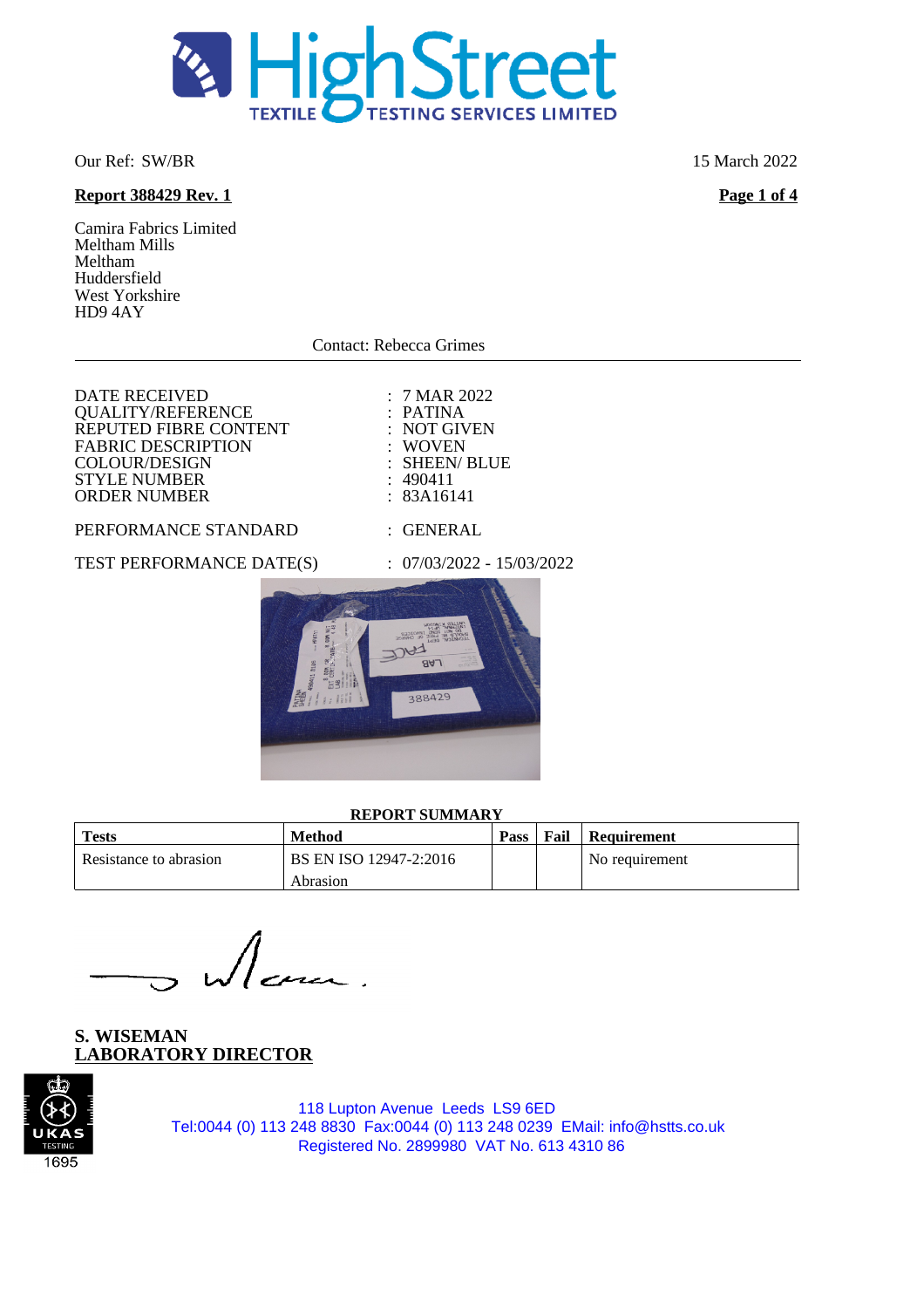

15 March 2022

## **Report 388429 Rev. 1 Page 2 of 4**

*This report may not be reproduced except in full without the written approval of HSTTS. In all circumstances results of tests are implied as referring only to the sample supplied and should not be construed or interpreted on any other basis. The comments given in the report are for guidance only and are not a part of the results. Where specified in a test method, preconditioning in accordance with ISO 139 is not carried out as samples are exposed to the conditioning atmosphere specified within ISO 139 for a minimum of 16 hours prior to test.*

*Conformity statements for tests marked ‡ are subject to the application of the decision rules set out in Annex A of this report and information on the measurement uncertainty for the relevant test(s) is provided within this test report.*

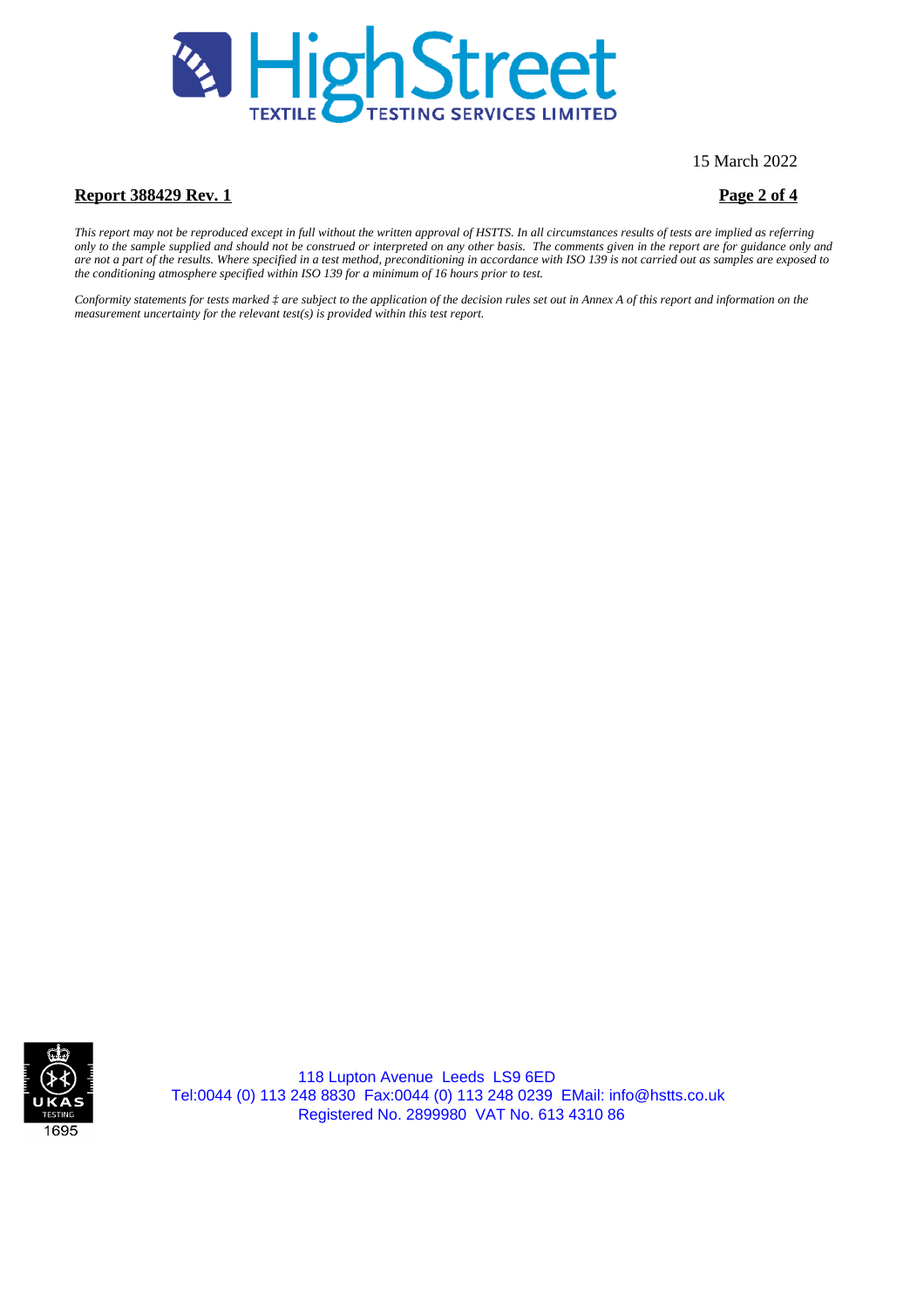

15 March 2022

**Report 388429 Rev. 1 Page 3 of 4** 

# **PHYSICAL**

**BS EN ISO 12947-2:2016 Abrasion** 

12 kPa load. End point: 2 threads broken (Woven)

Number of rubs to breakdown: No requirement

Head 1 110,000

Head 2 110,000

Head 3 110,000 Head 4 120,000

Shade change after 3,000 rubs: Grade 4-5

Requirement: